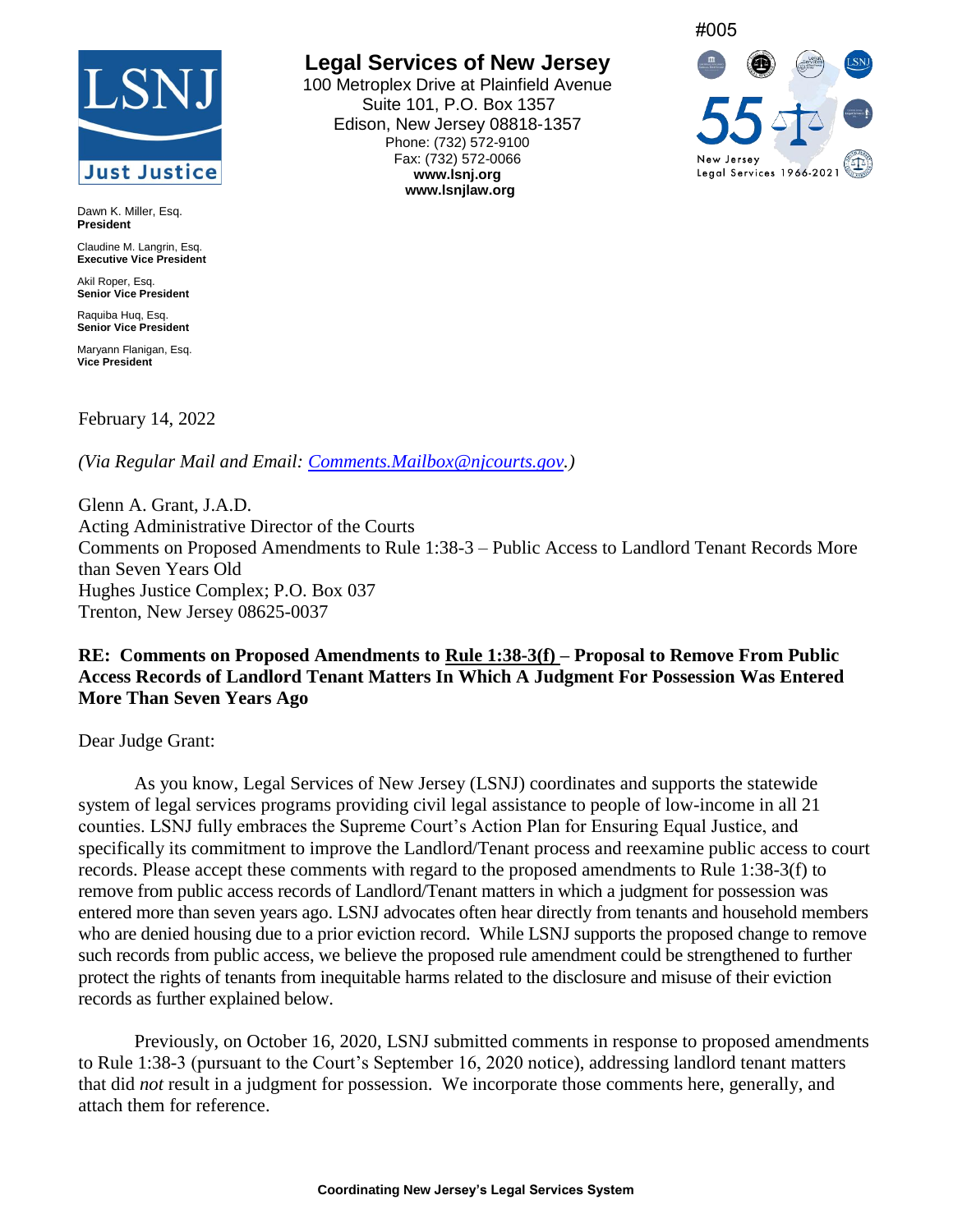Tenants who have a judgment of possession reported by commercial tenant screening agencies, documented on their tenancy records, and sold to landlords, can be subject to an informal tenant "blacklist," severely precluding their ability to find stable housing.<sup>1</sup> Landlords frequently use these reports to deny housing to prospective tenants with a judgment of possession in their history, without regard to the amount of time that has passed since the judgment was entered and regardless of "fault" or factual circumstances of the judgment. With fewer housing options, such tenants – who are more likely women, people of lowerincome and people of color -- have no choice but to settle for subpar and unsafe housing in neighborhoods with lesser economic opportunity.<sup>2</sup>

#### **1. The Court Should Consider Amending Rule 1:38-3(f) to Limit Access to All Cases Which Result in a Judgment of Possession**

A. The negative impact of reporting judgments of possession in tenancy matters far outweighs the "right" of the public to have access to this information.

As tenant blacklisting is a major issue that negatively affects the lives of many low income people in New Jersey, it is our position that all matters in which a judgment of possession was entered should either be redacted, sealed or removed from public view entirely. LSNJ has seen firsthand the harm caused by unhindered access to electronic housing court case data, and the use (and often misuse) of this data by commercial tenant screening bureaus. In our observed experience, tenants often face difficulty in securing housing because of landlords' reliance on these reports which can contain old, inaccurate, and/or mismatched information.

Commercial tenant screening bureaus frequently use the "name matching" method when preparing tenant screening reports for landlords. This method is particularly likely to lead to inaccuracies, as only first and last name are used to determine whether a particular item of information relates to a prospective tenant, and not other personally identifying information such as address, date of birth, or Social Security number.<sup>3</sup> Matching errors are common when using the "name matching" method because many people have the same or similar names. The risk of mismatching using "name matching" is greater for Hispanic, Asian, and Black individuals because there is less last name diversity compared to non-Hispanic white individuals. As an example, 2010 census data indicated 26 last names cover a quarter of the Hispanic population vs. 319 last names required to cover a quarter of the non-Hispanic white population.<sup>4</sup>

In other cases, minor occupants, sometimes added to written leases as tenants but who are under the age of majority, are referenced by name in eviction filings. Though not personally responsible for rent or other potential breaches of the lease, their inclusion in the eviction filing negatively impacts their ability to secure housing when they reach the age of majority and seek housing on their own, creating a negative generational impact. Hence, these children may be "blacklisted" before they are even legally able

<sup>1</sup> *Buyers & Renters United to Save Harlem v. Pinnacle Grp. N.Y. LLC*, 575 F. Supp. 2d 499, 508 (S.D.N.Y. 2008). <sup>2</sup> Duke, Annette & Park, Andrea, Massachusetts Law Reform Institute, "Evicted for Life," [https://www.mlri.org/publications/evicted-for-life/,](https://www.mlri.org/publications/evicted-for-life/) (June 12, 2019).

<sup>3</sup> Bureau of Consumer Fin. Prot., *Fair Credit Reporting; Name-Only Matching Procedures* (Nov. 2021), [https://files.consumerfinance.gov/f/documents/cfpb\\_name-only-matching\\_advisory-opinion\\_2021-11.pdf.](https://files.consumerfinance.gov/f/documents/cfpb_name-only-matching_advisory-opinion_2021-11.pdf)

<sup>4</sup> U.S. Census Bureau, *Frequently Occurring Surnames from the 2010 Census*, <https://www2.census.gov/topics/genealogy/2010surnames/surnames.pdf> (last revised Dec. 27, 2016).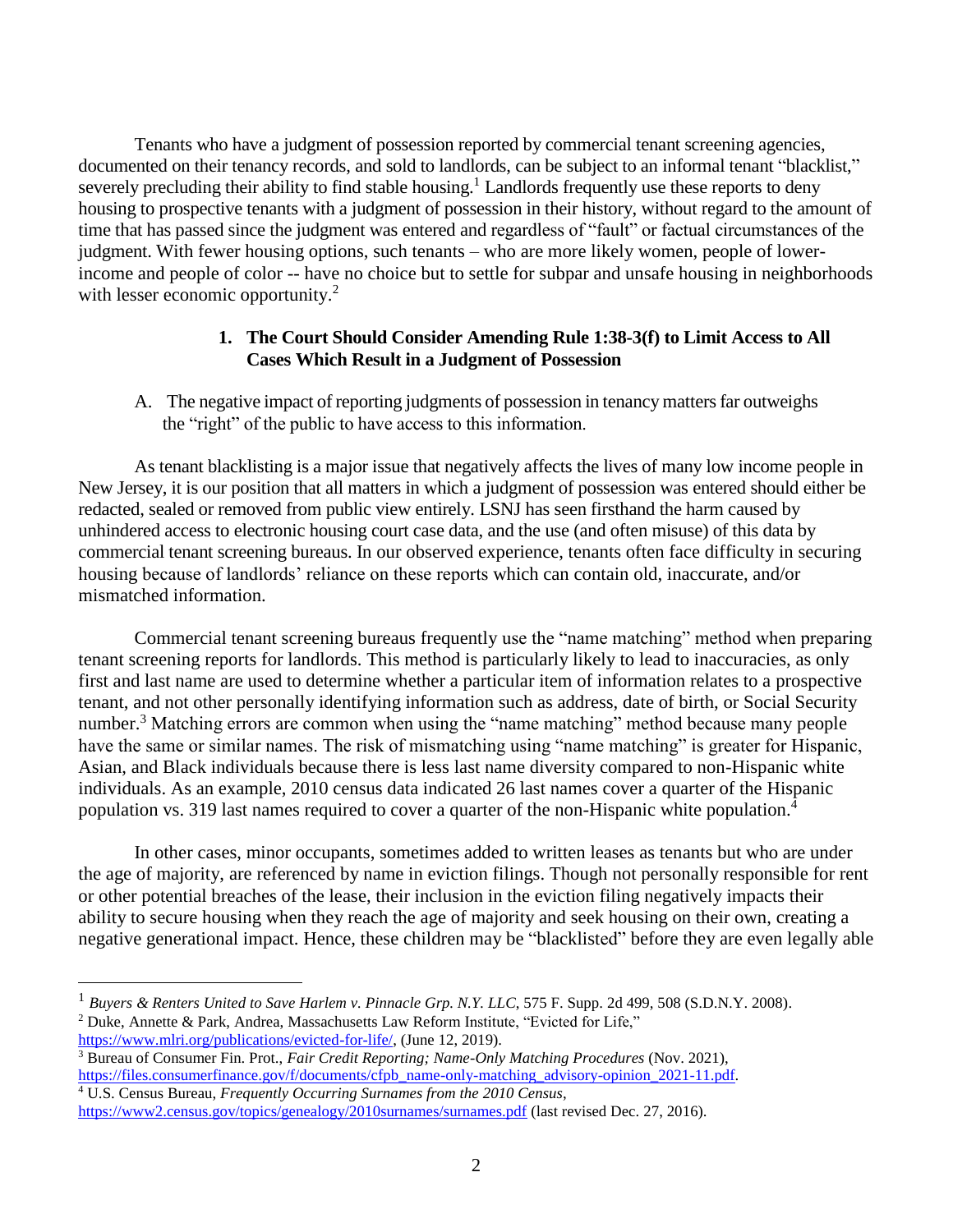to sign a lease. It is also important to keep in mind that judgments for unpaid rent can be secured in other state court forums, and such publically available information will show up in a credit reports and can be used to help determine a tenant's credit worthiness.

B. No fault eviction judgments should never be reported as part of a public record.

It is also important for the Judiciary to consider evictions based on no-fault grounds and with owner-occupied tenancies.<sup>5</sup> Pursuant to the Anti-Eviction Act, there are many instances where a judgment of possession may enter due to no fault of the tenant. These include but are not limited to: (1) code violations by the landlord in which the property is deemed unsuitable for tenants due to health, safety or zoning issues, (2) where the landlord seeks to personally occupy the unit, (3) the landlord wants to retire the property from residential use, and (4) the tenant loses their job that included the rental unit as a benefit of employment.<sup>6</sup> In these cases, the eviction is not the fault of the tenant. In cases where the tenancy is owner-occupied, a landlord does not need to demonstrate good cause to evict. After being removed from their residence in such circumstances, tenants attempting to find subsequent housing should not be subjected to the additional obstacle of a judgment of possession and eviction record on their tenant screening report. As set forth in detail in LSNJ's October 16, 2020 comments, no-fault evictions should be sealed as a matter of course.

Accordingly, the Judiciary should consider sealing these previous filings and either sealing or redacting such identifying information moving forward, or implementing a mechanism for tenants to seal eviction court records in the interest of justice. Allowing for such applications still enables the court to balance excluding from public access records that as currently maintained create inappropriate hardships for disadvantaged populations, while upholding the Judiciary's commitment to transparency.

In the event the court is unwilling to exclude all housing filings and judgments from public record there are other alternatives which could help balance the equities for all parties. For the reasons stated herein, LSNJ implores the court to exclude these records but if a determination is made that it cannot, some alternative suggestions follow.

#### **2. The Court Should Consider Amending R. 1:38-3(f) to Limit Public Access to only Cases in Which a Warrant of Removal is Executed**

One alternative the court should consider is permitting only records with a judgement of possession *and* an executed Warrant of Removal to be publicly available, and even then, with limitations. There are several considerations which militate towards this solution including the often post- judgment settlement of the matter with all back rent paid, a successful defense after judgement is entered and the improvident inclusion of minor tenants and other occupants on the court record. As the court is well aware, landlords and tenants often come to a mutually agreeable settlement with the tenant ultimately staying in place. In these cases, even though the parties have agreed to resolve the matter, often with the payment in full of all rent owed and with the tenant remaining in the property, the settlement forms used might reflect the immediate entry of a judgment of possession. Tenants who are able to settle with their landlord, even if post-judgment, and remain in place should not be subjected to the negative consequences associated with a judgment of possession on their tenancy record, ultimately resulting in their inclusion on a blacklist. An eviction, as most

<sup>5</sup> See N.J.S.A. 2A:18-61.1 et seq. and N.J.S.A. 2A:18-53

<sup>6</sup> N.J.S.A. 2A:18-61.1 et seq.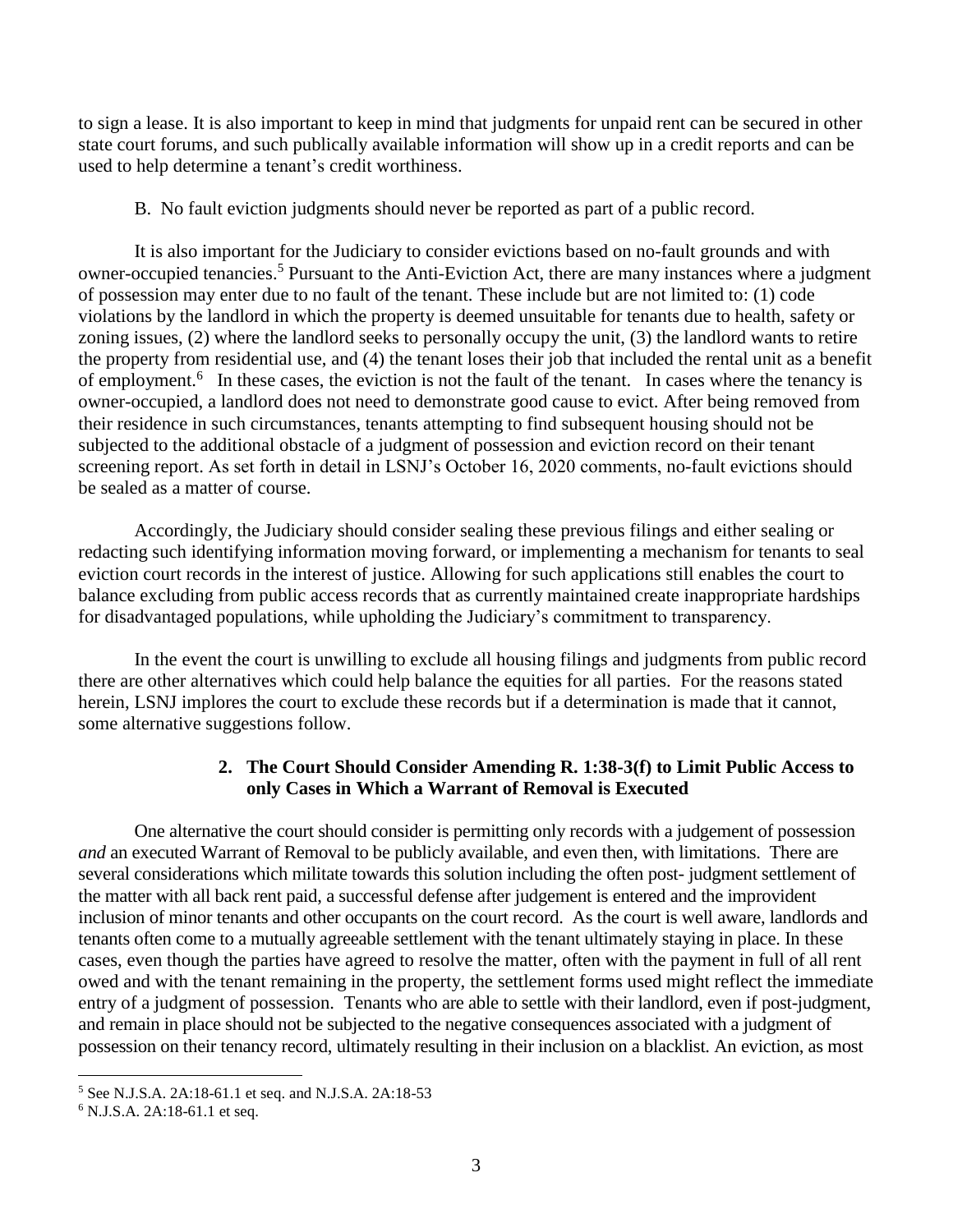laypeople understand the term, only occurs once a warrant of removal is executed. Thus, the court could limit public access to only those judgments of possession **that result in an executed warrant of removal**. Cases that result in a judgment of possession without an executed warrant of removal could be redacted or sealed. The entry of a judgment of possession is too low a threshold and exposes tenants who settle with their landlords to the inaccurate stigma of an eviction filing on their record, when no eviction has taken place.

Pursuant to N.J.S.A. 2A:42-10.16A, judgments shall be vacated if payment is made within 3 days after execution of a Warrant of Removal. Therefore, the judiciary must require both a judgement of possession and Warrant of Removal if a landlord-tenant record is to remain open for review. As proposed, the amendment will still subject tenants who invoke their right under N.J.S.A. 2A:42-10.16A to continued prejudice. The court could publicize the information online soon after the entry of judgment, which in turn would tarnish one's tenancy history. The Judiciary should ensure that "tenants who successfully defend against an eviction are not subject to future penalty simply because an unsuccessful complaint was filed against them."<sup>7</sup> Requiring both a judgment of possession and an executed warrant of removal for public access would be a major step towards solving this problem.

#### **3. The Court Should Consider Amending R. 1:38-3(f) to Limit Public Access to Cases Where Judgment of Possession is Older than Two Years**

If the limit on public access shall be time-based, we suggest that judgment of possession records only be made publicly available for two years (instead of the proposed seven year period). The amendment, as proposed, does reinforce the present standard under the Fair Credit Reporting Act ("FCRA") at 15 U.S.C. § 1681c. Tenant screening bureaus are already prohibited by the FCRA from including adverse non-conviction information older than 7 years in their reports to landlords. Thus, the proposed amendment will only have a minimal positive impact on tenants. In practice, it may only affect the ability of landlords who rely on eCourts and ACMS when screening prospective tenants to search records without limit.

Similar to New Jersey's Expungement Law, tenants should have the opportunity to remove information from their records when it is unnecessary or prejudicial. Under the current expungement law, most indictable convictions are eligible for expungement after 5 years from satisfaction of a term of incarceration (if any) and any supervised release. Most recently, the Fair Chance Housing Act ("FCHA") was enacted to offer important protections for tenants to substantially limit landlords from considering offenses on a prospective tenant's criminal background history. By way of example, tenants with a 4<sup>th</sup> degree indictable conviction on their record are given a "clean slate" after 1 year under the FCHA, while, as it stands, a judgment of possession is a "life sentence" for tenants.

The result is not only instability and an inability to secure quality housing, but also a feeling of hopelessness that despite all best efforts, and the passage of time, this judgment will follow them indefinitely. A judgment of possession is not criminal, nor does it mean that the tenant was actually evicted. Still, tenants with a judgment of possession in their history can find themselves blacklisted for decades-old tenancy cases. These inequitable outcomes can be remedied by removing outdated judgments of possession that have

<sup>7</sup> Notice to the Bar – "Landlord/Tenant – Proposed Amendments to Rule 1:38-3(f) to Remove From Public Access Records of Landlord/Tenant Matters not Resulting in a Judgment for Possession - Publication for Comment," [https://www.njcourts.gov/notices/2020/n200917b.pdf?c=0Sf,](https://www.njcourts.gov/notices/2020/n200917b.pdf?c=0Sf) (September 17, 2020).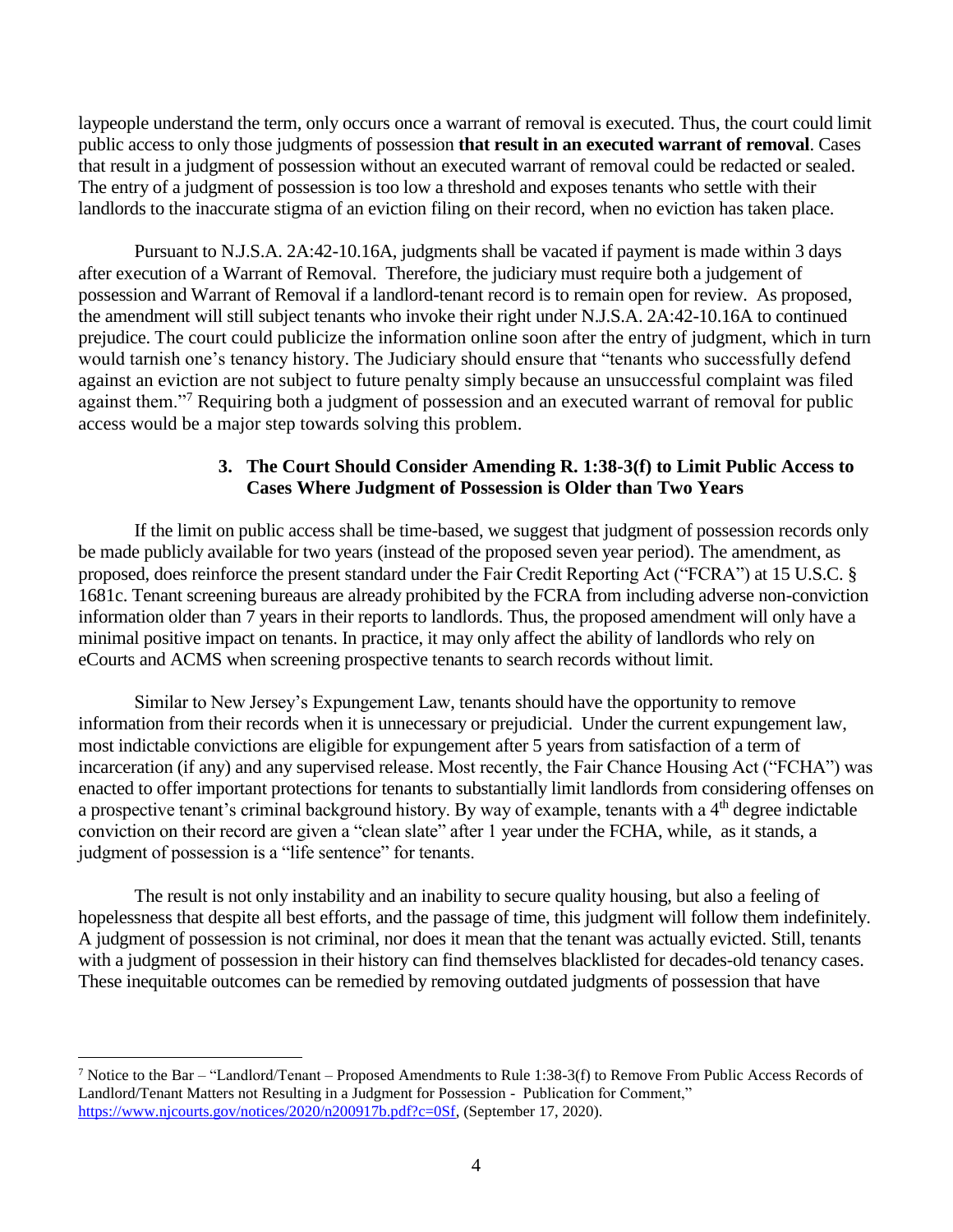become obsolete due to the passage of time. Accordingly, the proposed amendment will ensure dated information regarding tenants does not "create indefinite obstacles to rental housing."<sup>8</sup>

It is also important to highlight the racial and gender disparity in eviction rates data. It is reported that people of color are evicted at higher rates than their white counterparts, and women are evicted at higher rates than men.<sup>9</sup> This disparity becomes clear when taking into account that the group at the highest risk of eviction are black women. Black women are disproportionally threatened with eviction and disproportionally evicted from their homes. In turn, they are disproportionally exposed to the negative consequences of eviction, including tenant blacklisting. This is true for New Jersey and the country at-large.<sup>10</sup> Eviction is not only a consequence of poverty, but a cause. These disparities likely contribute to racial and gender inequalities in economic, social, and health outcomes. Amending R. 1:38-3(f) to remove from public access outdated judgments of possession will be a positive step towards the Judiciary's commitment to ensure equal justice while also removing unnecessary barriers to upward mobility.

Respectfully, while the proposed seven year limit on public access to records of judgment(s) of possession is a positive step towards eradicating barriers to quality housing, LSNJ ultimately believes that the amendment, at minimum, must go further to limit all public access to a maximum of two years, in keeping with the period of time that physical case records are maintained by the court. Absent the physical court records, tenants may not have the ability to disprove an incorrect record, such as a similarly named tenant, a mismarked case or an eviction due to "no-fault" grounds. In contrast, the proposed seven-year limit will still subject tenants to long-term obstacles in their ability to secure quality housing, beyond what is relevant for landlords when assessing prospective tenants. In effect, a judgment of possession in a tenant's history will result in a longer time on the "blacklist" than a tenant convicted of a first-degree crime. The rule should also include a provision allowing for either party to request that a record be removed, upon motion of the court.

In light of the foregoing, LSNJ respectfully requests the provision be amended as follows:

(11) All records of landlord tenant cases.

 $\overline{a}$ 

In the alternative, LSNJ proposes the following:

(11) Records of landlord tenant cases in which judgment for possession **resulting in an executed warrant of removal** was entered **two years ago** or longer. **Either party may, upon motion, request that a record be sealed prior to this date, in the interest of justice.**

**(a) Records of any Landlord Tenant matters that do not involve fault, which includes eviction actions pursuant to N.J.S.A. 2A:18-61-1g, h, k, l, and m and N.J.S.A. 2A:18-53.**

**(b) Records of any Landlord Tenant matters that reference minor non-tenant occupants by name.**

<sup>8</sup> Notice to the Bar – "Landlord Tenant -- Proposed Amendments to Rule 1:38-3(f) to Remove from Public Access Records of Landlord Tenant Matters in Which a Judgment for Possession was Entered More than Seven Years Ago – Publication for Comment," [https://www.njcourts.gov/notices/2022/n220114a.pdf,](https://www.njcourts.gov/notices/2022/n220114a.pdf) (January, 13 2022).

<sup>9</sup> *See generally* Princeton Eviction Lab,<https://evictionlab.org/> (last visited Feb. 11, 2022).

<sup>10</sup> Park, Sandra, ACLU Women's Rights Project, "Unfair Eviction Screening Policies Are Disproportionately Blacklisting Black Women," [https://www.aclu.org/blog/womens-rights/violence-against-women/unfair-eviction-screening-policies-are](https://www.aclu.org/blog/womens-rights/violence-against-women/unfair-eviction-screening-policies-are-disproportionately)[disproportionately,](https://www.aclu.org/blog/womens-rights/violence-against-women/unfair-eviction-screening-policies-are-disproportionately) (March 30, 2017).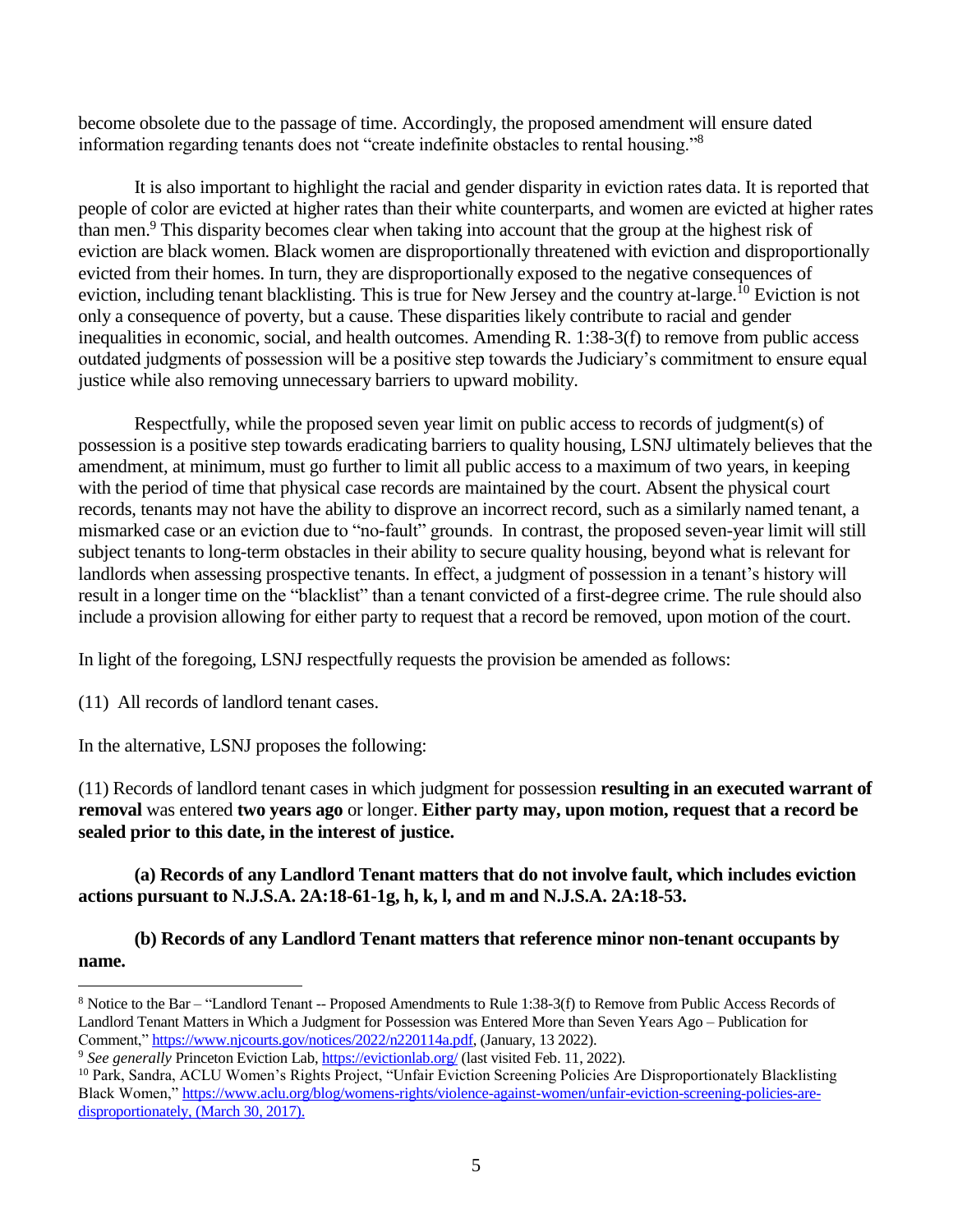#### **Conclusion**

LSNJ commends the Judiciary for its commitment to equity and efforts to prevent the misuse of court data. We respectfully request the Judiciary consider the preceding comments in its determination how to best implement the goals of the Action Plan for Ensuring Equal Justice and Notice to the Bar. Please do not hesitate to contact us to provide further information, and thank you for the opportunity to submit these comments in support of the proposed amendment.

Respectfully submitted,

LEGAL SERVICES OF NEW JERSEY

By: /s/ Robert Dennerlein Robert Dennerlein Staff Attorney, Housing Stability Initiative

By: /s/ Maura A. Sanders Maura A. Sanders Chief Counsel, Entitlements and Housing Law

By: /s/ Akil Roper Akil Roper Chief Counsel, Reentry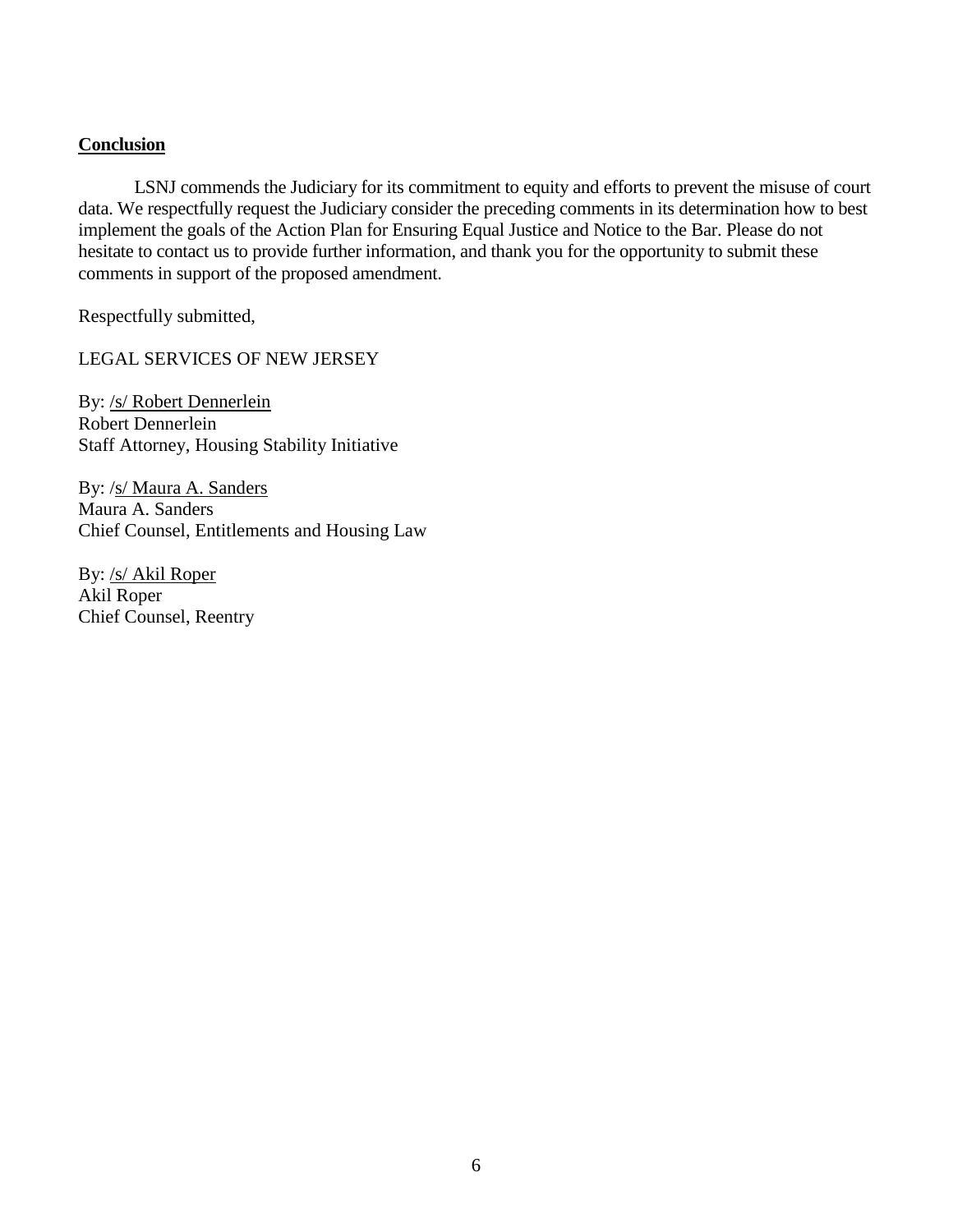

Dawn K. Miller **President and General Counsel**

**Vice Presidents and Assistant General Counsel** Claudine M. Langrin Raquiba Huq Akil Roper **\_\_\_\_\_\_\_\_\_\_\_\_\_\_\_\_\_\_\_\_\_\_\_\_\_\_\_\_\_\_\_\_\_** **Legal Services of New Jersey**

100 Metroplex Drive at Plainfield Avenue Suite 402, P.O. Box 1357 Edison, New Jersey 08818-1357 Phone: (732) 572-9100 Fax: (732) 572-0066 **www.lsnj.org www.lsnjlaw.org**

October 16, 2020

**Via e-mail: [Comments.Mailbox@njcourts.gov](mailto:Comments.Mailbox@njcourts.gov)**

Glenn A. Grant, J.A.D. Acting Administrative Director of the Courts Comments on Proposed Amendments to Rule 1:38-3 – Records of Landlord/Tenant Matters Not Resulting in Judgment for Possession Hughes Justice Complex P.O. Box 037 Trenton, NJ 08625-0037

#### **Re: Comments on Proposed Amendments to Rule 1:38-3 – Records of Landlord/Tenant Matters Not Resulting in Judgment for Possession**

Dear Judge Grant:

Please accept the following comments on behalf of Legal Services of New Jersey, in response to the proposed amendment to Rule 1:38. Legal Services of New Jersey, in coordination with the five regional Legal Services programs, provides free legal assistance to low-income New Jerseyans on their civil legal problems, including eviction cases, consumer issues and other critical legal matters. Through its work. LSNJ strives to secure substantive and procedural justice for those living in poverty. LSNJ makes these comments in furtherance of those goals.

It is our belief that if implemented, the proposed rule will make a significant difference in mitigating the harm resulting from current eviction case reporting practices. Within Legal Services, we we see firsthand how the record of an eviction action impedes our clients' ability to find safe and affordable housing. Tenants frequently reach out to us because they are unable to find new housing, or they have otherwise been affected by a negative credit score, due to the record of a prior eviction matter. Because the court has public access to eviction filings , judgments and other raw data, this information is routinely collected by "tenant-scoring" agencies and other credit screening agencies, which use this information to the detriment of a prospective tenant. Even landlords who don't rely upon these scoring services, have ready access to the court's records through E-Courts or ACMS, and can deny housing to a prospective renter based on a previously filed eviction case, regardless of the reason for the matter or the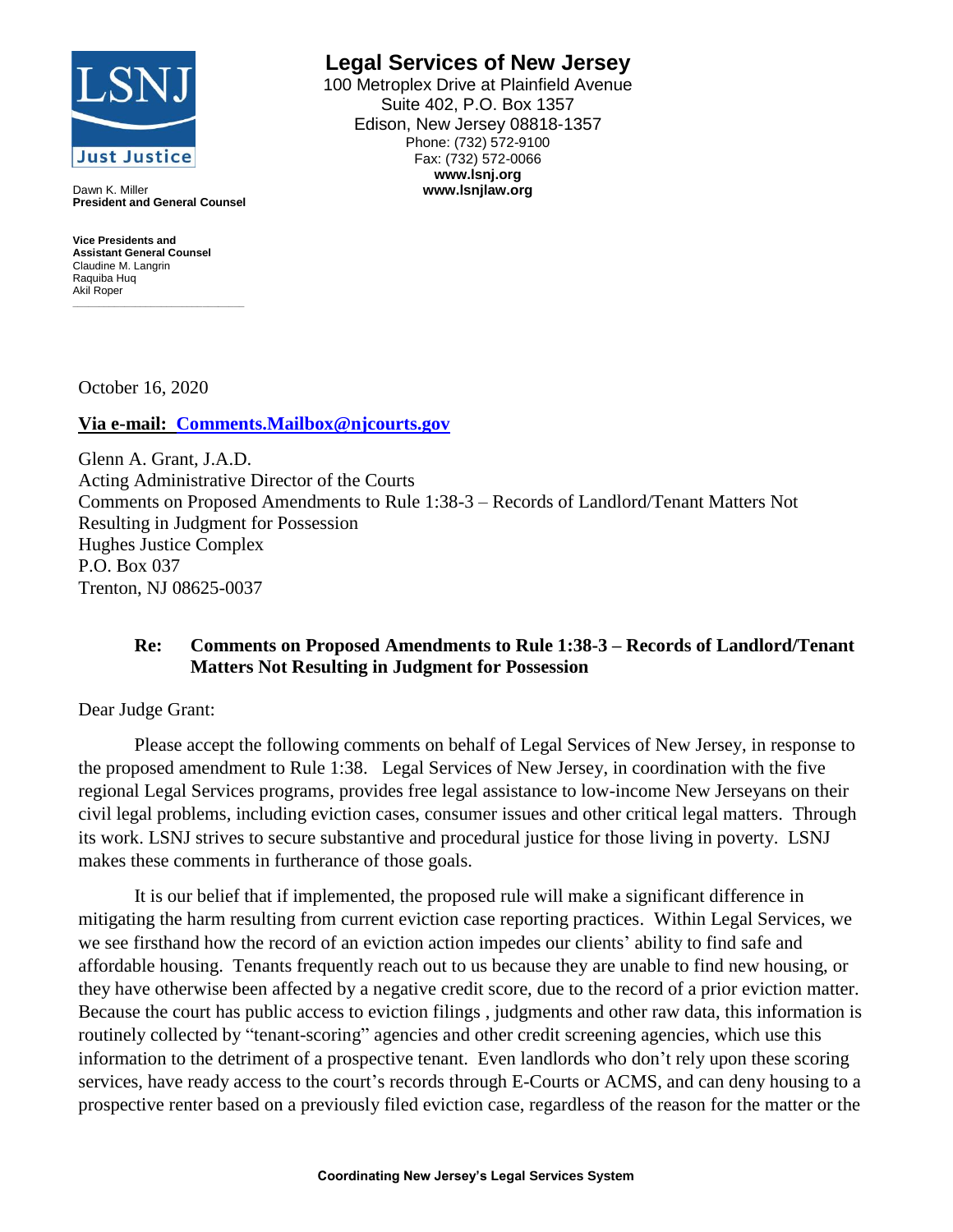outcome of the case. This practice, known as tenant blacklisting, greatly limits tenant's options in find housing. With fewer housing options, tenants have no choice but to settle for subpar and unsafe housing in neighborhoods with lesser economic opportunity.<sup>1</sup> We commend the Judiciary for recognizing that the practice of tenant blacklisting poses a "future penalty"<sup>2</sup> to tenants, especially when a tenant has successfully defended against an eviction complaint, and applaud the steps taken to address this problem. Though this proposal offers great promise in eradicating those barriers imposed by online eviction records, Legal Services of New Jersey believes that additional amendments are necessary to mitigate the harm caused to tenants, particularly those who are low income and people of color.

While the proposed rule limits access for cases that do not result in a judgment, this leaves many tenants and former tenants to deal with the substantial harm caused by the prior eviction record. When taken in the context of New Jersey's summary dispossess proceedings, where most cases are between landlords represented by counsel and tenants who are unrepresented, the public release of eviction actions is outweighed by the real harms caused to tenants. These cases are for possession of the property only and not money judgments, yet these records are used to produce credit worthiness scores that can be barriers to future housing, employment and financial services. All of this is compounded by the tens of thousands of potential evictions looming as the result of the pandemic. LSNJ believes that no judgment of possession should be available for public access if used for these purposes and the Judiciary should consider sealing all such records. Absent that, we recommend the following changes:

#### **I. The Rule Should be Amended to Protect Cases at Various Stages, When Such Cases Do Not Result in the Eviction of the Tenant.**

In the Notice to the Bar, it states, "the proposed amendments would exclude from public access records of landlord of tenant actions that never generate a judgment for possession…" and therefore the Judiciary intends to exclude information regarding eviction filings and entries of default that do not result in a final entry of a judgment of possession, from public access records. In our experience, defaults enter in a variety of circumstances including cases where the parties have resolved the case before court and cases where the parties resolve the matter on the day of the trial. A default does not generate a judgment for possession until the plaintiff affirmatively makes a written application to the court to enter default judgment for possession and entry of the judgment can be prevented if the tenant makes payment by the required time. See N.J. Ct. R. 6:6-3(b). In addition there are common circumstances when a judgment of possession enters even though a case is settled. Many landlord and tenant disputes get resolved on the day of trial with the parties entering into a written settlement agreement or consent order. In these cases, even though the parties have agreed to resolve the matter and tenant remains in the property, the current court forms provide for the immediate entry of a judgment of possession. While those judgments should ultimately be vacated, they can remain as a recorded judgment if not affirmatively vacated and removed

<sup>&</sup>lt;sup>1</sup> Duke, Annette & Park, Andrea, Massachusetts Law Reform Institute, "Evicted for Life," [https://www.mlri.org/publications/evicted-for-life/,](https://www.mlri.org/publications/evicted-for-life/) (June 12, 2019).

<sup>2</sup> Notice to the Bar – "Landlord/Tenant – Proposed Amendments to Rule 1:38-3(f) to Remove From Public Access Records of Landlord/Tenant Matters not Resulting in a Judgment for Possession - Publication for Comment," [https://www.njcourts.gov/notices/2020/n200917b.pdf?c=0Sf,](https://www.njcourts.gov/notices/2020/n200917b.pdf?c=0Sf) (September 17, 2020).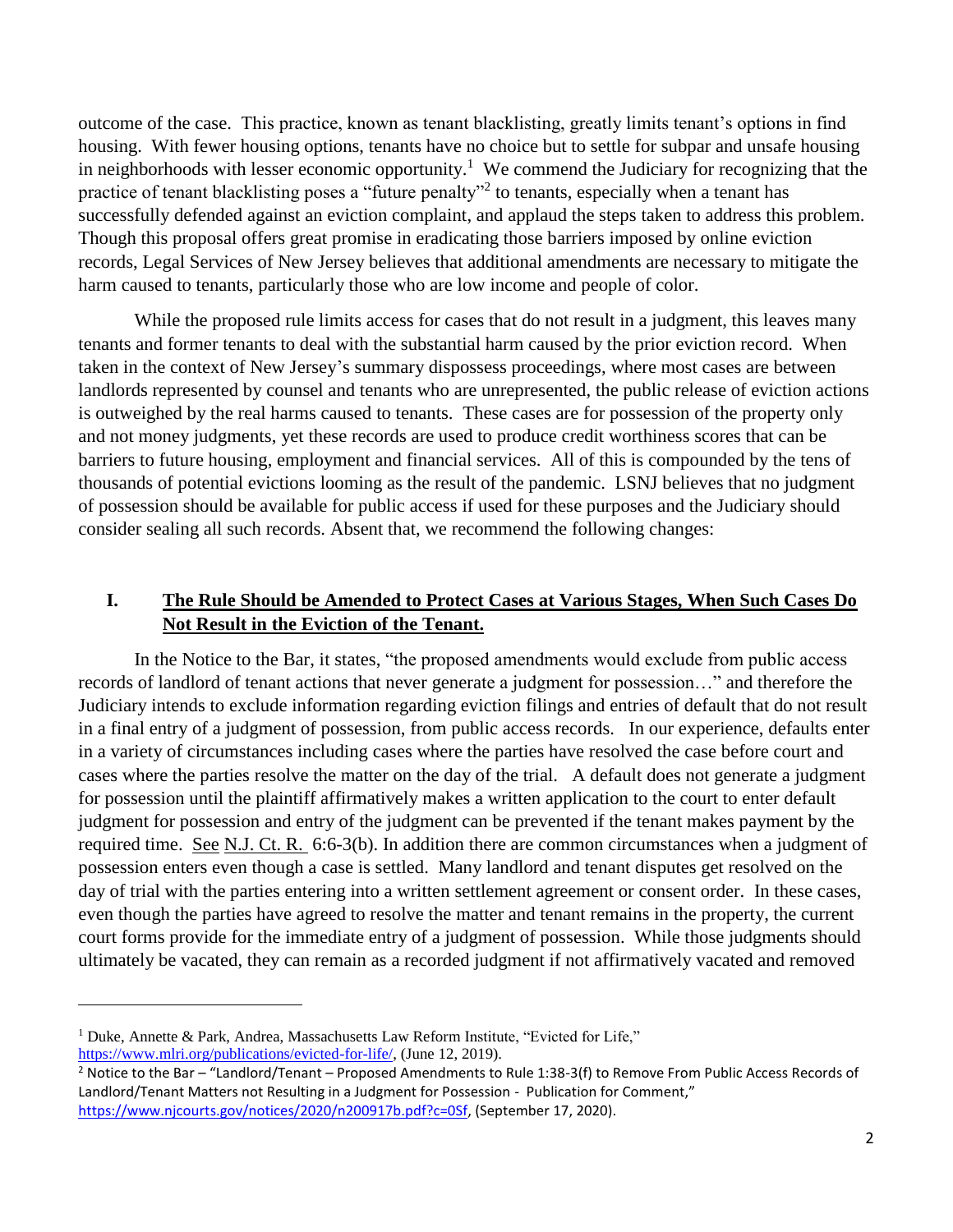from the court record. Finally, as noted in the preamble to the proposed rule, judgments of possession may be vacated even after a Warrant of Removal has been executed.

**Recommendation:** We recommend that the language in the proposed amendment be clarified to include pending cases and to prevent the inclusion of cases where no Warrant of Removal has been executed. We also recommend that the court amend the settlement forms, to remove the immediate entry of a judgment of possession and instead enter a judgment only upon a breach of the agreement. The rule should also explicitly include cases where a judgment has been vacated, to ensure that those cases are not inadvertently released, contrary to the proposed rule's intent.

# **II. The Proposed Amendment Needs to Address Timeframes for Publicizing Judgment for Possessions Entered in Nonpayment of Rent Cases and Should Include a Mechanism for Removing a Record When Warranted.**

According to the Notice to the Bar, the proposed amendment would "exclude from public access where a judgment was entered and then subsequently dismissed (e.g., because a tenant paid the rental arrearage within three business days after the eviction as permitted by N.J.S.A. 2A:42-10.16A or complied with the terms of a settlement) or vacated on appeal." Since the proposal allow records resulting in judgment for possession to remain accessible by the public online<sup>3</sup>, tenants, who invoke their right under N.J.S.A. 2A:42-10.16A, would continue to suffer prejudice, despite the changes set forth in the amendment. The court could publicize the information online soon after the entry of judgment, which in turn would tarnish one's tenancy history. The Judiciary needs to clarify this procedure to ensure that "tenants who successfully defend against an eviction are not subject to future penalty simply because an unsuccessful complaint was filed against them. $"^4$  In order to protect against the release of information for judgements that are vacated or appealed, we recommend a slight delay in the publication of these records.

**Recommendation:** To ensure that a record accurately reports the proper case outcome, the Judiciary should wait at least six months before publicizing records for eviction for nonpayment of rent matters, which result in a judgment for possession.

# **III. The Amendment Should Address Evictions Based on No-Fault Grounds**

 $\overline{a}$ 

In some cases, a judgment for possession may enter due to no fault of the tenant, but a record of the eviction action can still cause lasting harm to the former tenant. The Anti-Eviction Act allows for no fault eviction grounds for various reasons. See N.J.S.A. 2A:18.61.1 et seq. In most owner-occupied

<sup>3</sup> Notice to the Bar – "Landlord/Tenant – Proposed Amendments to Rule 1:38-3(f) to Remove From Public Access Records of Landlord/Tenant Matters not Resulting in a Judgment for Possession - Publication for Comment," [https://www.njcourts.gov/notices/2020/n200917b.pdf?c=0Sf,](https://www.njcourts.gov/notices/2020/n200917b.pdf?c=0Sf) (September 17, 2020).

<sup>4</sup> Notice to the Bar – "Landlord/Tenant – Proposed Amendments to Rule 1:38-3(f) to Remove From Public Access Records of Landlord/Tenant Matters not Resulting in a Judgment for Possession - Publication for Comment," [https://www.njcourts.gov/notices/2020/n200917b.pdf?c=0Sf,](https://www.njcourts.gov/notices/2020/n200917b.pdf?c=0Sf) (September 17, 2020).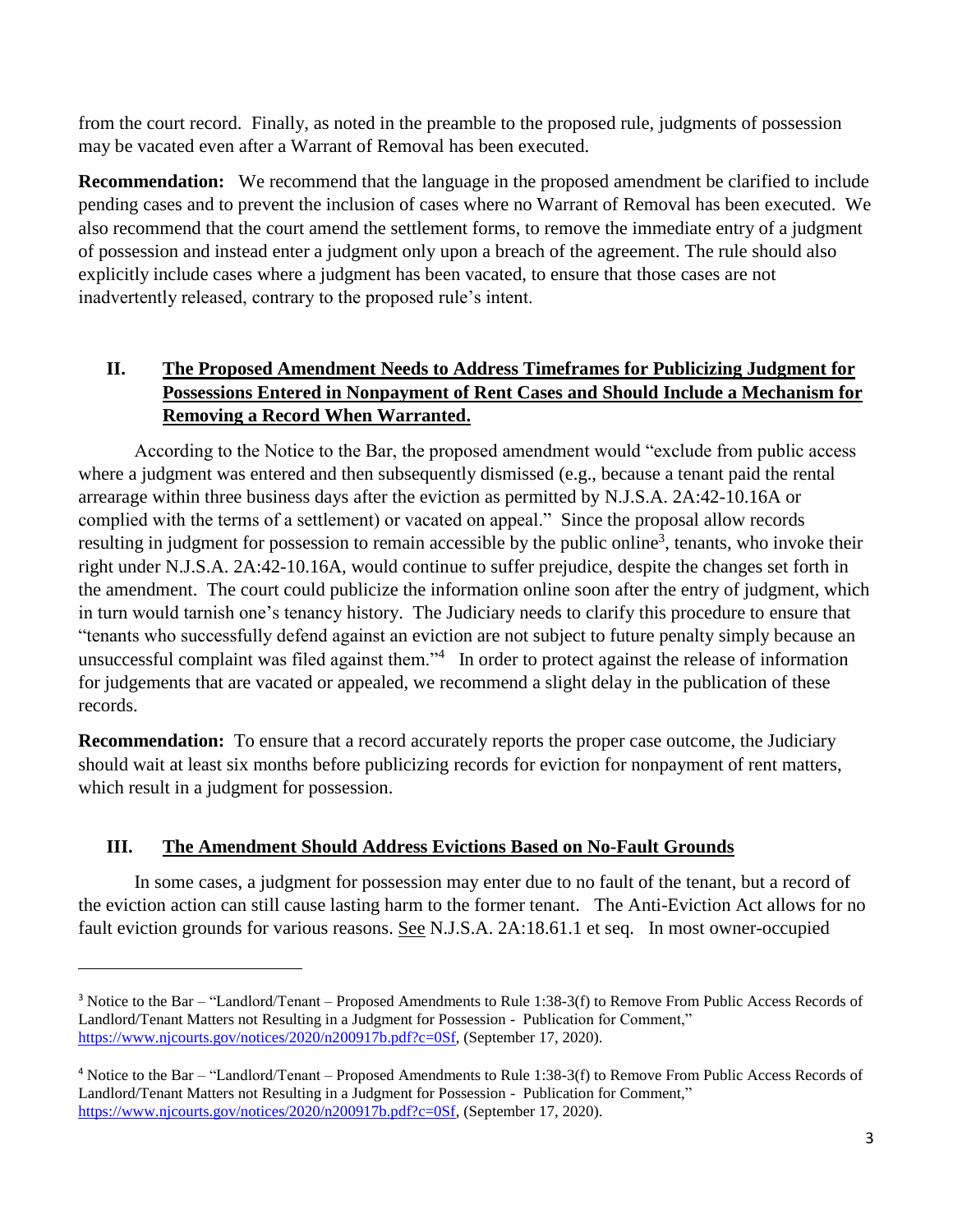tenancies, a landlord does not have to demonstrate good cause to evict and there is no finding that the tenant did anything wrong to prompt the eviction. See N.J.S.A. 2A:18-53. Removing public access to these types of cases makes sense, in keeping with the proposed rule's intent.

**Recommendation:** We strongly urge the Judiciary to exclude judgment for possessions where fault is not at issue. To evict a tenant under one these grounds is bad enough; the tenant should not have to endure added obstacles in finding housing and securing credit due to a tenant scoring report that fails to consider the reasons for the eviction. A tenant should not be subject to punishment twice<sup>5</sup>, especially in an eviction action with no fault.

Judgments in the following types of cases should also be excluded:

- A. Holdover Eviction Actions Pursuant to N.J.S.A. 2A:18-53
- B. N.J.S.A. 2A:18-61.1l Landlord Seeks to Personally Occupy or Buyer Seeks to Personally Occupy Tenant's Unit
- C. N.J.SA. 2A: 18-61.1h The landlord wants permanently retire the property from Residential Life
- D. N.J.S.A. 2A:18-61.1k Conversion to Condominium

 $\overline{a}$ 

- E. N.J.S.A. 2A:18-61.1g Housing or health code violations where 1) The landlord needs to board or tear down the building; 2) The landlord cannot correct violations without removing the tenant; 3) The landlord must end overcrowding or an illegal occupancy; and 4) A government agency wants to close a building as part of redevelopment.
- F. N.J.S.A. 2A:18-61.1m Tenant loses a job that includes a rental unit

## **IV. The Judiciary Should Allow Eviction Actions to be Sealed in Other Circumstances In the Interest of Justice.**

As demonstrated by the above, there are too many situations that may arise, which would cause great inequity to tenants, thereby frustrating the goal the amendment intends to achieve. The parties may resolve the situation outside of the court proceeding and the tenancy may continue, but the court is not always informed of these resolutions. Such situations include, but are not limited to, post judgment and/or post warrant settlement agreements or rent payments after the entry of a judgment or execution of a warrant. The tenant may later be out of time to make application to the court under Rule 4:50 to vacate the judgment. We have encountered tenants who years after an eviction action has been resolved, have been denied housing based on the previously resolved matter. In such circumstances, the tenant is out of time to make application to the court to vacate the judgement and without recourse to have the record changed or sealed. Allowing for such applications still enables the court to balance excluding from public access records that as currently maintained create inappropriate hardships for disadvantaged populations (e.g., records of landlord/tenant complaint filings that do not note the outcome), while upholding the Judiciary's commitment to transparency. As such, the Judiciary should consider granting tenants the right to seal eviction information. This would ensure that the information regarding the eviction would not

<sup>5</sup> Notice to the Bar – "Landlord/Tenant – Proposed Amendments to Rule 1:38-3(f) to Remove From Public Access Records of Landlord/Tenant Matters not Resulting in a Judgment for Possession - Publication for Comment," [https://www.njcourts.gov/notices/2020/n200917b.pdf?c=0Sf,](https://www.njcourts.gov/notices/2020/n200917b.pdf?c=0Sf) (September 17, 2020).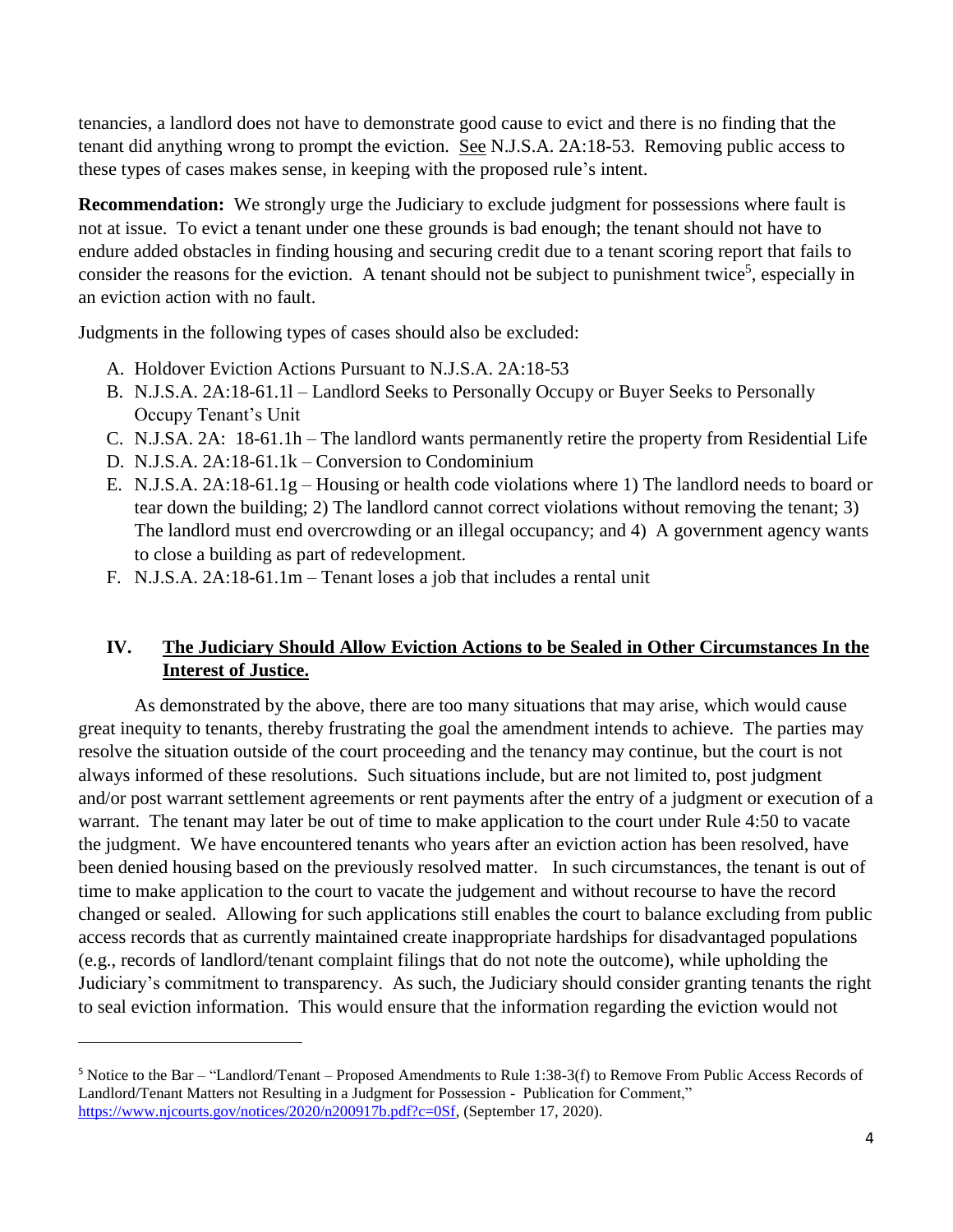readily accessible to the public. Other states, including California, New York, Illinois, Delaware and Minnesota.<sup>6</sup> have allowed for sealing of eviction cases in other circumstances.

- California: Allows for sealing at the time of an eviction filing. Records remain accessible to parties and to certain people connected to the case or have good cause to review.<sup>7</sup>
- New York, NY: Removes the names of parties from public record.<sup>8</sup>
- Illinois, Delaware, and Minnesota: Allows for sealing on case-by-case basis. Standards for review include the following: weighing the equities, whether sealing would be in the public interest, or in the interest of justice.<sup>9</sup>

**Recommendation:** The Judiciary should implement a mechanism for litigants to make applications to seal eviction court records. The courts should determine whether sealing would be appropriate "in the interest of justice." The Judiciary could also consider removing the names from the public or making the names obscure by using initials instead of listing the names of the parties.

# **V. If a Record is not Sealed, Information Should only be Accessible for a Limited Duration**

Prospective landlords use the information on E-Courts to determine a tenant's creditworthiness and tenancy history. Currently, this information is accessible on E-Courts and ACMS for years, with no expiration date. The Judiciary should consider the lasting impact that these records have. As in other areas where recent equity focused reforms have been implemented, the Judiciary should consider a "clean slate" approach and remove records after a period of time.

**Recommendation:** The Judiciary should only allow eviction information to be accessible on public access for a maximum period of two years, in keeping with the period of time that case records are maintained by the court. The rule should also include a provision allowing for either party to request that a record be removed, upon motion to the court.

<sup>6</sup> Caramello, Esme and Mahlberg, Nora, "Combatting Tenant Blacklisting Based on Housing Court Records," Clearinghouse Article, Sargent Shriver National Center on Poverty Law, [http://povertylaw.org/clearinghouse,](http://povertylaw.org/clearinghouse) (2017).

<sup>7</sup> ibid

<sup>8</sup> ibid

<sup>&</sup>lt;sup>9</sup> ibid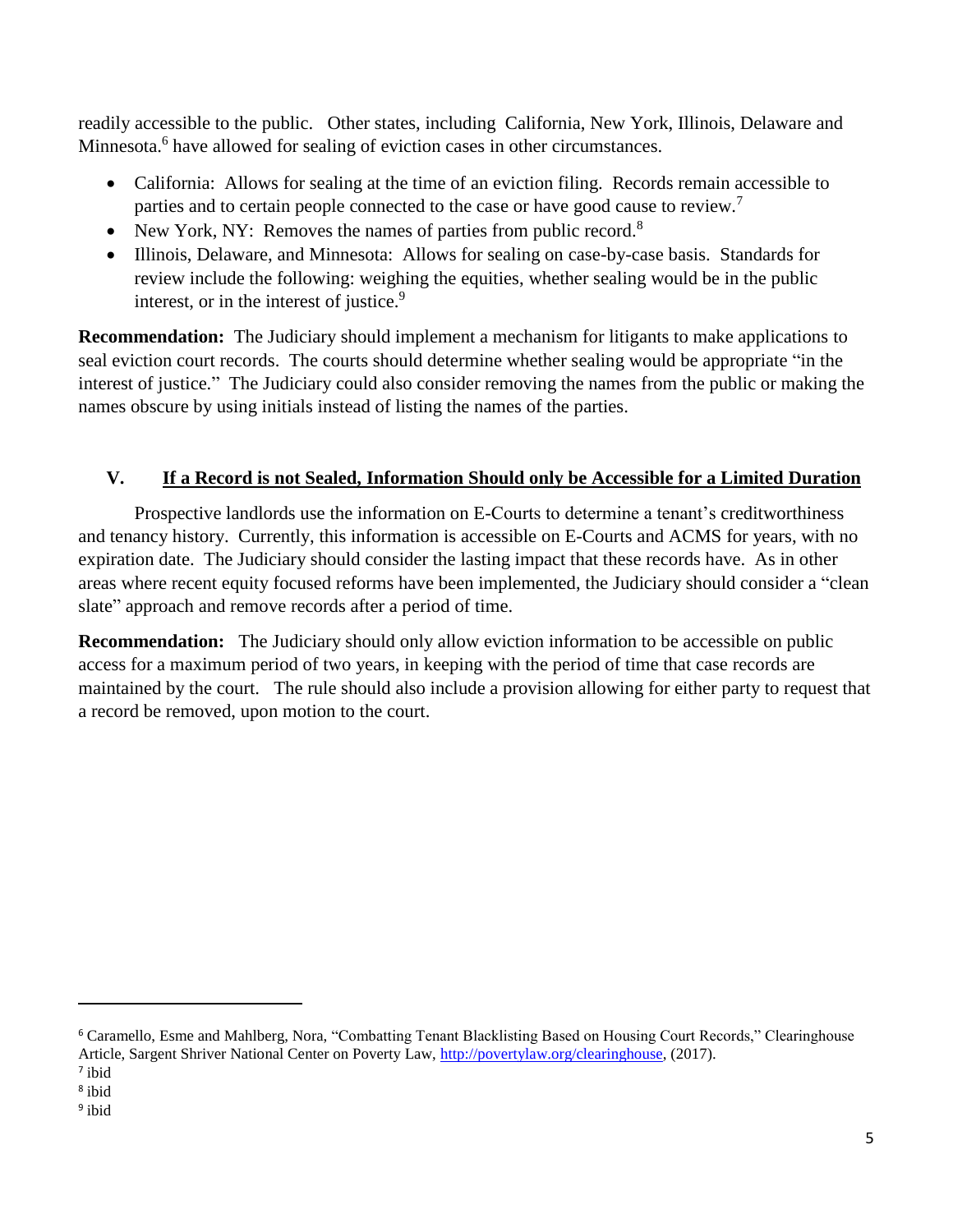#### **VI. Proposed Language to Amendment**

This is the language, which we propose to add to the amendment:

(11) Records of any **pending or prior** landlord/tenant matter [] that did not or does not result in a **final**  judgment for possession **and executed warrant of removal, including records of cases in which a judgment for possession is or was entered but subsequently vacated.**

**(b) Records of any landlord/tenant matter for nonpayment of rent that result in judgment shall only be publicized six months after the date an eviction complaint was filed.** 

**(c) Records of any landlord tenant matters that do not involve fault, which includes evictions actions pursuant to N.J.S.A. 2A:18-61-1g,h,k, l, and m and N.J.S.A. 2A:18-53.** 

**(d) Records of any landlord/tenant matters shall be excluded after two years from the trial date. Either party may, upon motion, request that a record be sealed prior to this date, in the interest of justice.**

### **Conclusion**

Tenant blacklisting poses tremendous hardships for tenants, particularly low-income tenants, seeking housing in a market with limited housing stock<sup>10</sup>. The Judiciary, in its proposal, strives to eradicate those barriers to ensure equal access to tenants who generally appear without legal representation. LSNJ appreciates the steps that the Judiciary is taking with this rule change and respectfully requests that the Judiciary consider our comments in order to best execute the goals and objectives set forth in the Notice. Please do not hesitate to contact us to provide further information. Thank you for the opportunity to submit comments on the proposed amendment.

Respectfully submitted.

 $\overline{a}$ 

Legal Services of New Jersey

By: /s/ Maura A. Sanders Maura A. Sanders Chief Counsel, Entitlements and Housing Law

By: /s/ David McMillin David McMillin Chief Counsel, Consumer Law and Director of Litigation

<sup>&</sup>lt;sup>10</sup> National Low Income Housing Coalition, "2020 New Jersey Housing Profile," [https://nlihc.org/sites/default/files/SHP\\_NJ.pdf,](https://nlihc.org/sites/default/files/SHP_NJ.pdf) (July 13, 2020).